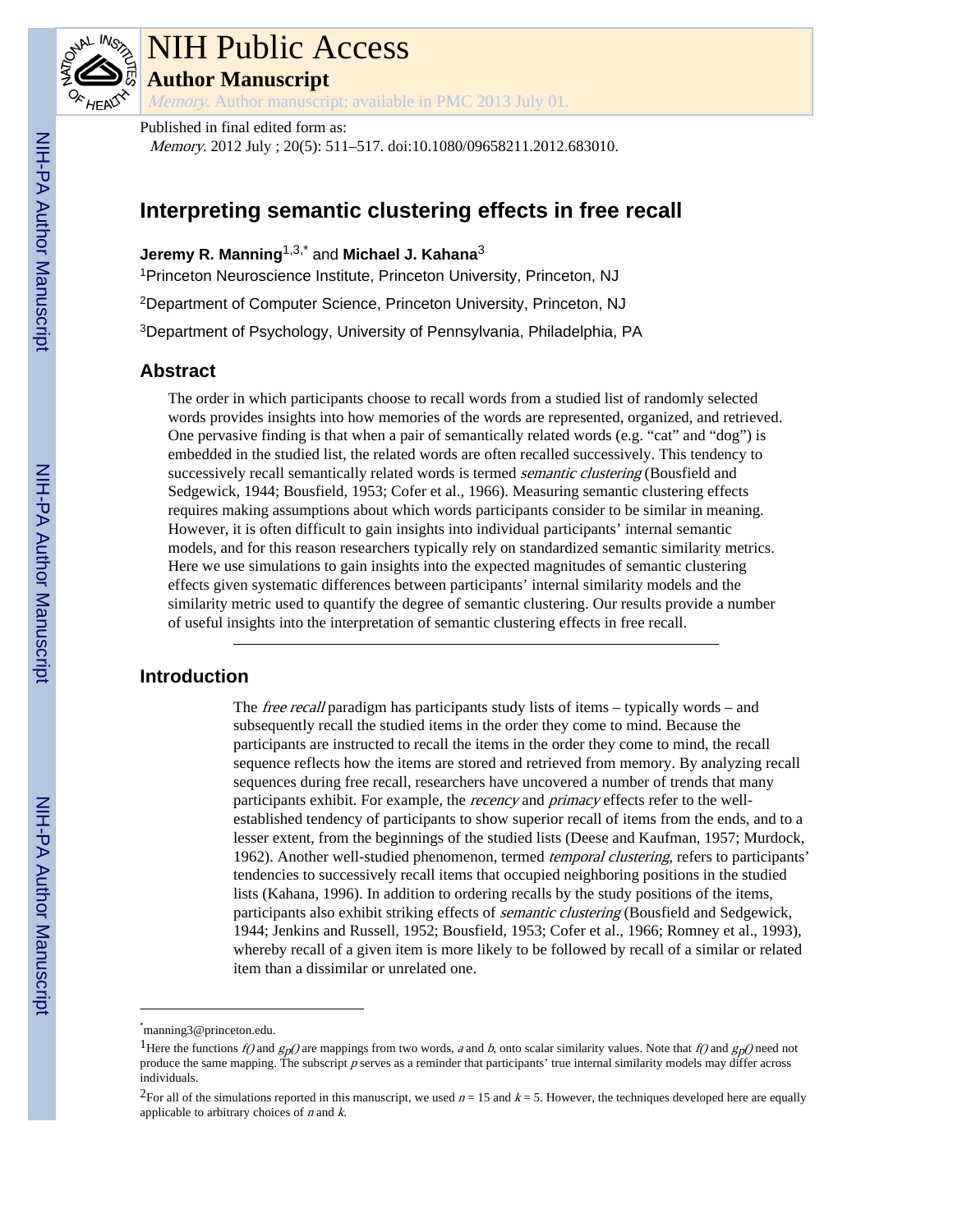common household pets." However, by another metric, successively recalling "dog" and "collar" might serve as evidence *against* semantic clustering, because dogs should fall under the category of "mammals" whereas collars should fall under the category of "inanimate objects." These issues are further complicated if one considers that the associations an individual forms between words, and the meanings ascribed to the words, likely depend on that individual's subjective experiences.

Over the past decade, a number of techniques have been developed for systematically quantifying the relative meanings of words. Latent semantic analysis (LSA; Landauer and Dumais, 1997) derives a set of pairwise similarity values by examining the co-occurrences of words in a large text corpus. Another measure of semantic similarity, termed the Google similarity distance (Calibrasi and Vitanyi, 2005), uses the Google search engine to compute the number of web pages containing both word  $x$  and  $y$ , relative to the total number of pages containing each word individually; a similar metric relies on Wikipedia links to measure the similarities between topics (Milne and Witten, 2008). A fourth technique, *Word association* spaces (WAS; Nelson et al., 2004; Styvers et al., 2004) derives its similarity values from a series of free association experiments in which participants were given a cue item and responded with the first word that came to mind. The goal of each of these techniques is to compute a set of pairwise similarities between the words that bears some resemblance to the similarities ascribed by a "typical" person.

Although the similarity values produced by each of these myriad similarity metrics are somewhat related, the pairwise correlations between the measures tend to be surprisingly low. For example, for the set of 308 highly imageable nouns listed in Table 1, the Pearson's correlation between the LSA- and WAS-derived pairwise semantic similarity values is  $r =$ 0.23 (Spearman's  $\rho = 0.18$ ). The full distributions of similarity values derived from the two metrics are shown in Figure 1, Panels A and B. The relation between LSA and WAS similarity is illustrated in Panels C and D. If these seemingly objective semantic similarity metrics based on huge text corpora and experimental datasets fail to agreeon a set of pairwise semantic similarities, how could one possibly expect to study effects of semantic organization in individual participants? In particular, how should the magnitudes of semantic clustering effects be interpreted? In the present manuscript we use simulations to study these questions.

### **Analysis**

Our simulations are intended to estimate the maximum expected magnitude of semantic clustering effects in free recall. Our approach is motivated by the notion that, although we may measure the degree of semantic clustering using semantic similarity metric  $f(t)$ , the semantic similarity metric that would have best described a given participant's "true" internal semantic similarity model is a different metric,  $g_p(0.1)$  Assuming that the participant exhibits perfect semantic clustering according to metric  $g_p(t)$ , should we expect that the participant would also exhibit reliable semantic clustering effects according to metric  $f(\mathcal{V})$ ?

In most free recall studies,  $g_p(i)$  is unknown. In theory, one could estimate  $g_p(i)$  for a given participant by having the participant make judgements about the semantic similarities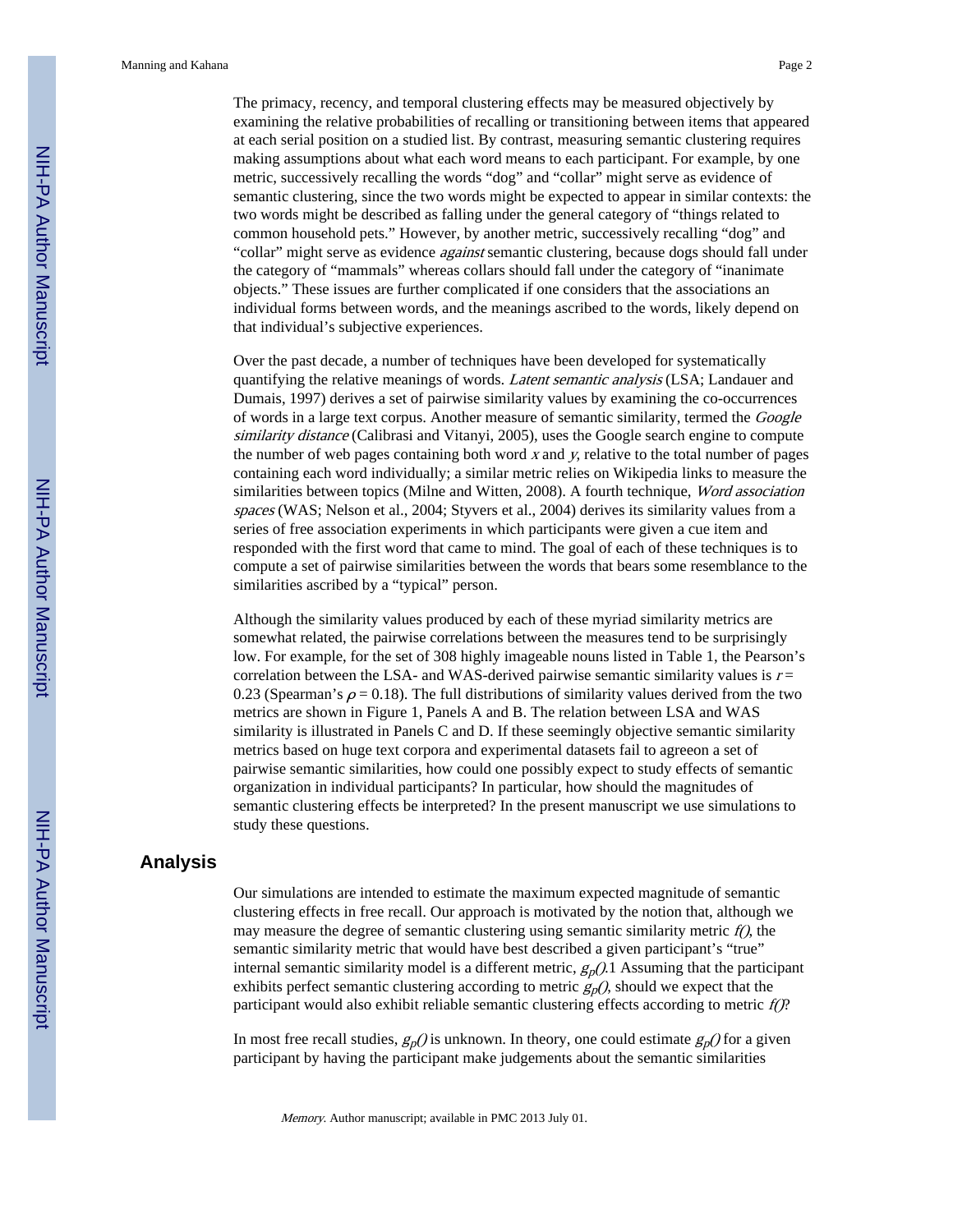Rather than derive each participant's  $g_p()$  empirically, we instead construct a pool of 100,000 simulated participants, whose  $g_p$ ()'s are known. Each simulated participant encounters many word lists, and we simulate a sequence of recalls after each studied list. As described below, the recall sequences are constructed to maximize semantic clustering (according to  $g_p(t)$ ) for each participant. We then measure the degree of semantic clustering according to a different similarity metric,  $f()$ . We quantify the degree of semantic clustering using the *semantic clustering score* (Polyn et al., 2009), described in the next section. The distribution of semantic clustering scores according to  $f(t)$  tell us about the range of semantic clustering scores we should expect to observe in real participants, given that we use the "wrong" semantic similarity model to measure semantic clustering.

#### **Semantic clustering score**

The semantic clustering score, developed by Polyn et al. (2009), is intended to quantify the extent to which a given recall sequence shows evidence for semantic clustering (according to metric  $f()$ , taking into account the set of words that appeared on the studied list. For each recall transition we create a distribution of semantic similarity values (using  $f()$ ) between the just-recalled word and the set of studied words that have not yet been recalled. We next generate a percentile score by comparing the semantic similarity value corresponding to the next item in the recall sequence with the rest of the distribution. Specifically, we calculate the proportion of the possible similarity values that the observed value is greater than, since strong semantic clustering will cause the observed similarity values to be larger than average. When there is a tie, we score this as the percentile falling halfway between the two items. In this way, if a participant always chose the closest semantic associate, then their semantic clustering score would be 1. A semantic clustering score of 0.5 indicates no effect of semantic clustering. The semantic clustering score must be computed independently for each studied list. Weobtain a single semantic clustering score for each simulated participant by averaging the semantic clustering scores across all lists that the participant encountered.

#### **Generating recall sequences that maximize the semantic clustering score**

As defined above, the semantic clustering score according to metric  $g_p()$  is maximized (i.e., equal to 1) if the participant always chooses to next recall the closest semantic associate to the just-recalled word. Suppose the simulated participant has just studied a list of  $n$  words. We would now like to generate a k-item recall sequence (where  $k \in \mathbb{R}$ ) that maximizes the semantic clustering score according to  $g_p(0.2)$ 

We begin by selecting the first recalled word,  $i_l$ , at random from the set of *n* studied words. We then create a pool of the  $n - 1$  remaining words from the studied list. We order the words in the pool by their semantic similarity (according to  $g_p(t)$ ) to  $i_l$ . We select the word with the highest semantic similarity as the next recall,  $i_2$ , and remove  $i_2$  from the pool. We then reorder the  $n - 2$  remaining words in the pool by their semantic similarities to  $i<sub>2</sub>$  and select the word most similar to  $i_2$  to be recalled next. This process continues until the  $k^{\text{th}}$  word is recalled. Because this procedure ensures that each recall will be followed by the most similar word that is yet to be recalled, by definition it will maximize the semantic clustering score according to  $g_p(x)$ .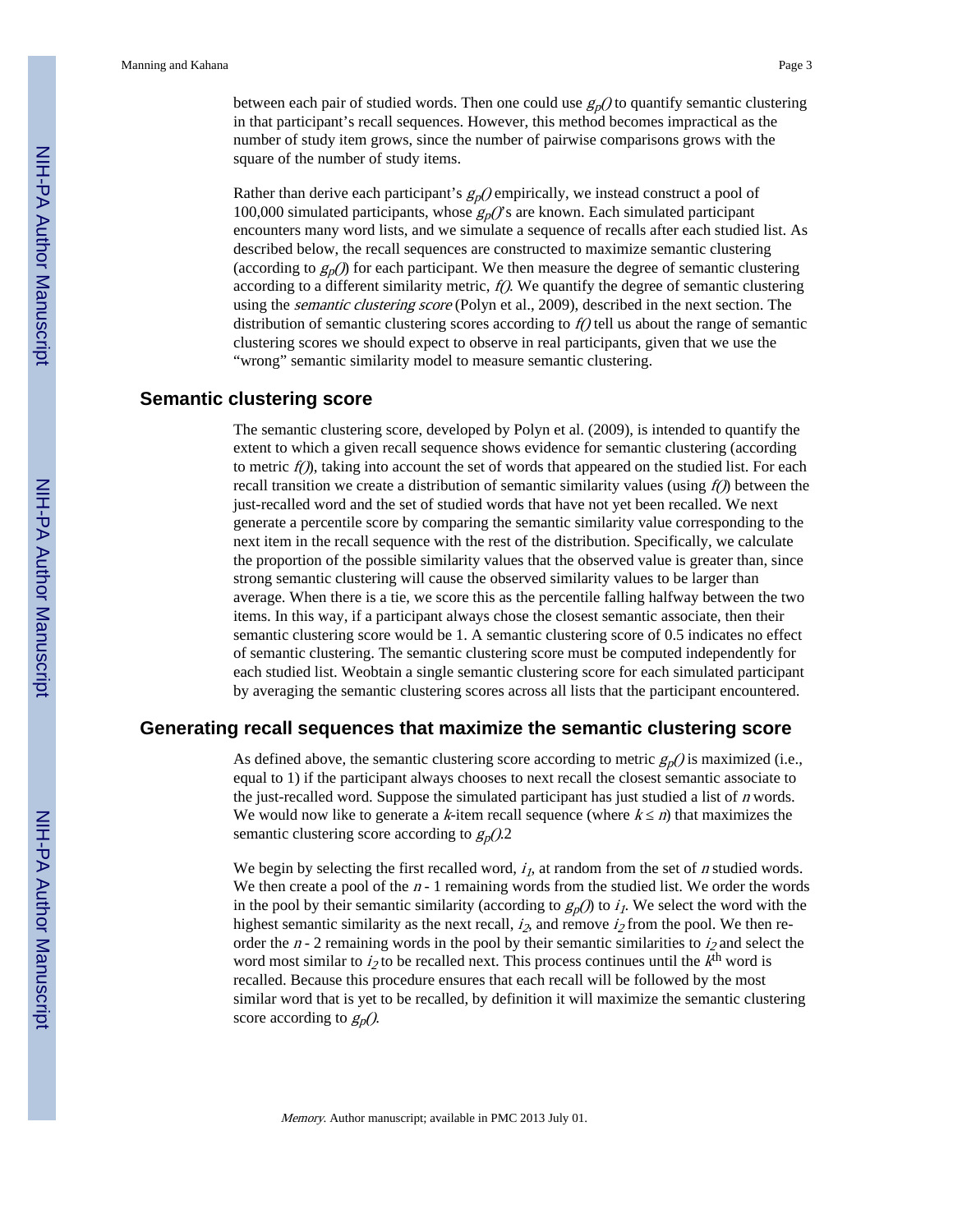## **Results**

We ran two batches of simulations. In the first batch, we constructed  $g_p(y)$  for each of 100,000 simulated participants according to the LSA-derived similarities between each pair of words in Table 1. We computed each word's LSA vector by applying the LSA algorithm (Landauer and Dumais, 1997) to the Touchstone Applied Science Associates, Inc. (TASA) corpus. We then computed the similarity between each pair of words by measuring the cosine of the angle between the corresponding LSA vectors. In our simulations, all of the  $g_p(t)$ 's were identical, and  $g_p(x, y)$  corresponded to the cosine of the angle between the LSA vectors for x and y. For each participant we also constructed 50 lists of 15 unique items each, drawn from the word pool. We then generated 5-item recall sequences after each list that maximized each participant's semantic clustering scores according to LSA (see Analysis). Finally, we computed each participant's mean semantic clustering score using WAS similarity (Nelson et al., 2004; Steyvers et al., 2004). The distribution of simulated WAS-derived semantic clustering scores is shown in Figure 1E. We found that the mean semantic clustering score was 0.636. The analysis yields the distribution of maximum expected semantic clustering scores (computed using WAS similarity), given that participants' "true" internal models of semantic similarity are perfectly described by LSA.

The second batch of simulations used the identical set of 15-item lists, presented to the same simulated participants. However, for the second batch of simulations, we generated recall sequences that maximized the semantic clustering scores according to WAS-derived similarity. We then measured each participant's mean semantic clustering score using LSAderived similarity. The distribution of simulated LSA-derived semantic clustering scores is shown in Figure 1F. We found that the mean semantic clustering score was 0.662. This second batch of simulations yields the distribution of maximum expected semantic clustering scores (computed using LSA similarity), given that participants' "true" internal models of semantic similarity are perfectly described by WAS.

We also found that the semantic clustering scores computed using LSA were slightly (but reliably) higher than those computed using WAS (paired *t*-test:  $t(99,999) = 270.65$ , p <  $10^{-6}$ ; mean difference: 0.026). This indicates that different semantic similarity metrics used in analyses of semantic clustering may introduce slight biases. We expect that these biases are related to the form of the semantic similarity distributions derived from each measure (see Fig. 1) and to the particulars of how each measure is derived. Given that the clustering scores obtained using any given model of semantic similarity are likely to be only noisy reflections of any true patterns in the data, one should use multiple models of semantic similarity whenever possible. If one observes (or fails to observe) a similar pattern of clustering scores across experimental conditions when using multiple semantic similarity models (e.g. LSA *and* WAS), then it is less likely that the observed patterns simply reflect the mismatches between participants' internal similarity models and the similarities assumed by the scoring model. Note that our analysis makes no attempt to distinguish whether the LSA- or WAS-derived similarities more accurately reflect participants' internal similarity models.

Across the 200,000 simulated recall sequences, and combining across the two semantic similarity measures, the observed semantic clustering scores ranged from 0.522 to 0.757. These scores reflect the range of maximum clustering scores one would expect, given that participants' internal semantic similarity models differed systematically from the similarity measure used to quantify the degree of semantic clustering. This shows that even participants who exhibit strong semantic clustering may still show clustering scores near 0.5. Similarly, it is exceedingly unlikely that one would observe semantic clustering scores near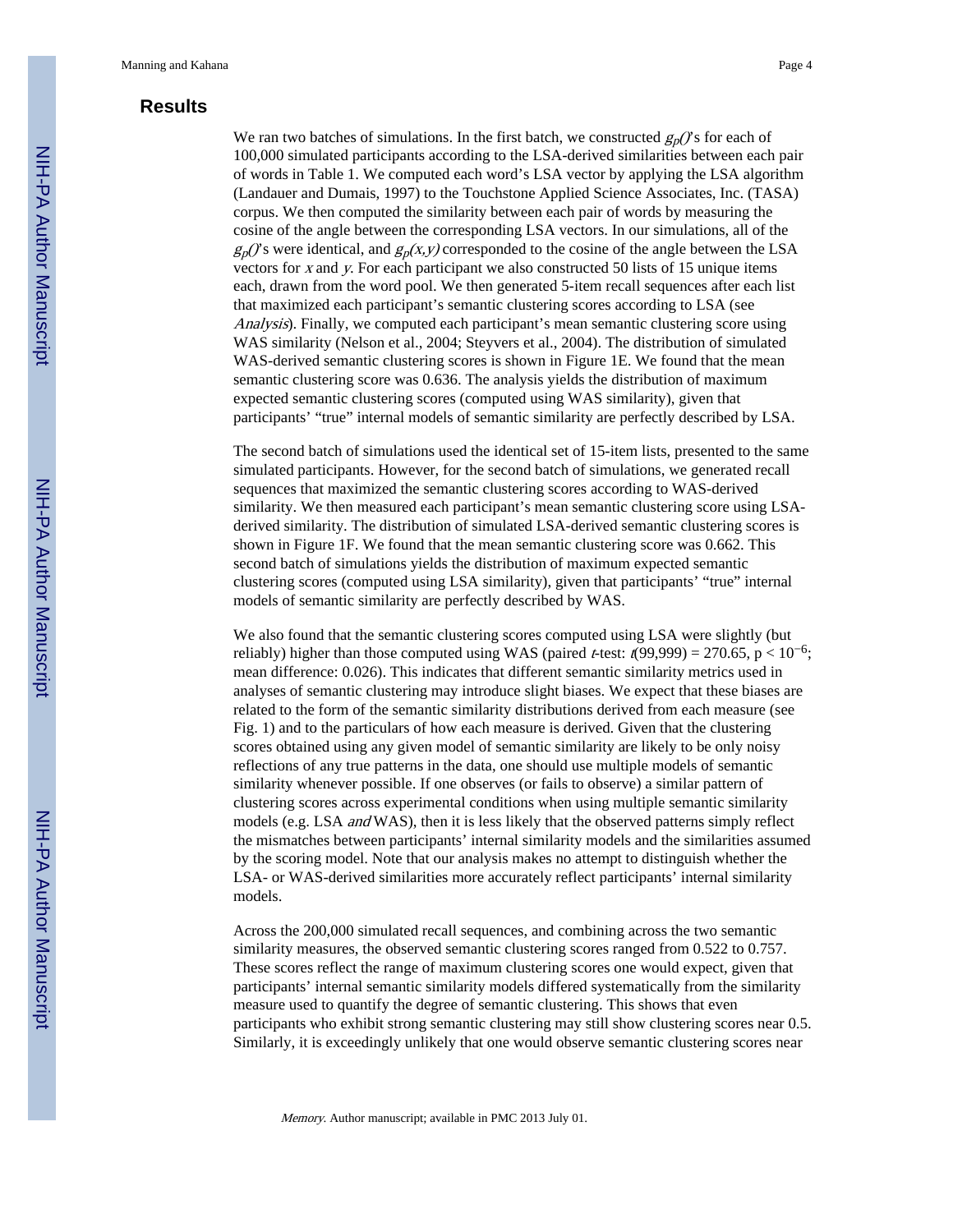1 when aggregating over many lists, as this would suggest a near-perfect match between the participant's internal similarity model and the (arbitrarily chosen) scoring model.

## **Discussion**

Our simulations yield four valuable insights into the interpretation of semantic clustering during free recall. First, it is important to use multiple measures of semantic similarity if one is to obtain an accurate estimate of whether participants are semantically clustering their recalls. Second, an observed near-chance clustering score does not necessarily indicate a true lack of semantic clustering, but may instead indicate a mismatch between a participant's internal similarity model and the scoring model. For this reason the precise clustering score one observes is difficult to interpret, and one would be better served by instead comparing distributions of clustering scores obtained across conditions in an experiment or across participants. Third, an observed near-ceiling clustering score  $(> 0.757$  by our simulations) must be interpreted with caution, as it is unlikely for the scoring model to precisely match participants' internal model of semantic similarity. Rather, a near-ceiling clustering score may reflect the specific sequence of words presented to the participant, or the specific structure of the experiment. In such cases, one might use simulations analogous to those we present here to gain insights into the range of clustering scores one might expect under various models (e.g. high semantic clustering vs. low semantic clustering). Fourth, when fitting computational models that aim to predict semantic clustering, it is important to take the potential mismatch between participants' internal similarity models and the scoring model into account. One might accomplish this by using, for example, an LSA-derived scoring model while using a WAS-derived internal similarity model in their simulation (or vice versa) as we have done here.

We have focused on a single semantic clustering metric, the semantic clustering score (Polyn et al., 2009), and two semantic similarity metrics, LSA (Landauer and Dumais, 1997) and WAS (Nelson et al., 2004; Steyvers et al., 2004). Our use of these metrics is not intended to imply that they are the only, or even necessarily the best, such measures. Rather, we simply found the semantic clustering score toprovide a convenient means of quantifying semantic clustering. We chose the two semantic similarity metrics as representative examples from the broader range of metrics discussed in the introduction. LSA represents one technique for deriving similarity values via automated text processing. By contrast, WAS derives similarity values using experimental data from psychological experiments. The specific choice of clustering and similarity metrics used in analyses of experimental data should reflect the goals of the experiment and/or analyses.

In addition to measuring participants' tendencies to semantically cluster their recalls, a number of recent studies have begun to examine how individual words are represented by measuring the patterns of neural activity evoked when a word or image is viewed (e.g. Shinkareva et al., 2008; Mitchell et al., 2008; Just et al., 2010). There is some evidence that similarities in the neural patterns evoked by thinking about a given pair of words predict the tendencies of participants to successively recall the words, given that both appeared on the studied lists (Manning, 2011). In this way, one might objectively infer each participant's internal semantic similarity model by measuring their neural activity as they studied and recalled list items.

Studying semantic clustering effects requires making assumptions about participants' internal semantic similarity models. In the absence of pairwise judgements or neural data, researchers must rely on measures that attempt to capture the semantic relations between words without knowing the specifics of participants' subjective experiences, or about the way their brains represent the words. Our simulations demonstrate the degree of semantic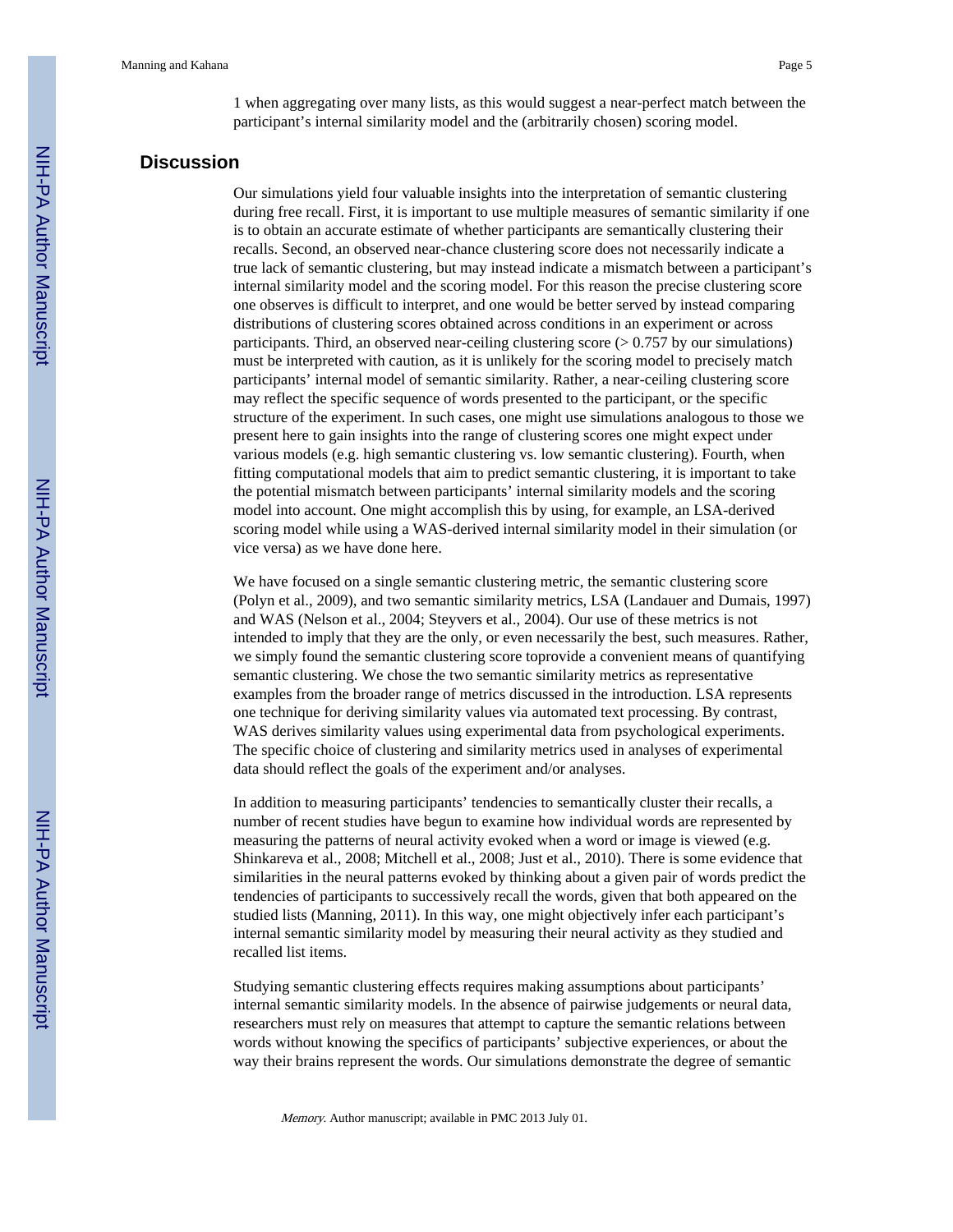clustering that can be expected, given that the semantic model used to measure the clustering effects is not a perfect match for participants' internal models.

## **Acknowledgments**

We acknowledge useful discussions with Lynn Lohnas, Sean Polyn, and Per Sederberg. This research was funded by NIMH grants MH55687 and F31MH088118. The content is solely the responsibility of the authors and does not necessarily represent the official views of our supporting organizations.

#### **References**

- Bousfield WA. The occurrence of clustering in the recall of randomly arranged associates. Journal of General Psychology. 1953; 49:229–240.
- Bousfield WA, Sedgewick CHW. An analysis of sequences of restricted associative responses. Journal of General Psychology. 1944; 30:149–165.
- Calibrasi RL, Vitanyi PMB. The Google similarity distance. IEEE Transactions on Knowledge and Data Engineering. 2005; 19(3):370–383.
- Cofer CN, Bruce DR, Reicher GM. Clustering in free recall as a function of certain methodological variations. Journal of Experimental Psychology. 1966; 71:858–866. [PubMed: 5939365]
- Deese J, Kaufman RA. Serial effects in recall of unorganized and sequentially organized verbal material. Journal of Experimental Psychology. 1957; 54:180–187. [PubMed: 13475644]
- Jenkins JJ, Russell WA. Associative clustering during recall. Journal of Abnormal and Social Psychology. 1952; 47:818–821.
- Just MA, Cherkassky VL, Aryal S, Mitchell TM. A neurosemantic theory of concrete noun representation based on underlying brain codes. PLoS One. 2010; 5(1):e8622. [PubMed: 20084104]
- Kahana MJ. Associative retrieval processes in free recall. Memory & Cognition. 1996; 24:103–109.
- Landauer TK, Dumais ST. Solution to Plato's problem: The latent semantic analysis theory of acquisition, induction, and representation of knowledge. Psychological Review. 1997; 104:211–240.
- Manning, JR. PhD Dissertation in Neuroscience. University of Pennsylvania; Philadelphia, PA: 2011. Acquisition, storage, and retrieval in digital and biological brains.
- Manning JR, Polyn SM, Baltuch G, Litt B, Kahana MJ. Oscillatory patterns in temporal lobe reveal context reinstatement during memory search. Proc Natl Acad Sci USA. 2011; 108(31):12893– 12897. [PubMed: 21737744]
- Milne, D.; Witten, IH. An effective, low-cost measure of semantic relatedness obtained from Wikipedia links; Proceedings of the AAAI 2008 Workshop on Wikipedia and Artificial Intelligence; 2008;
- Mitchell T, Shinkareva S, Carlson A, Chang K, Malave V, Mason R, Just M. Predicting human brain activity associated with the meanings of nouns. Science. 2008; 320(5880):1191. [PubMed: 18511683]
- Murdock BB. The serial position effect of free recall. Journal of Experimental Psychology. 1962; 64:482–488.
- Nelson DL, McEvoy CL, Schreiber TA. The University of South Florida free association, rhyme, and word fragment norms. Behavior Research Methods, Instruments and Computers. 2004; 36(3):402– 407.
- Polyn SM, Norman KA, Kahana MJ. A context maintenance and retrieval model of organizational processes in free recall. Psychological Review. 2009; 116(1):129–156. [PubMed: 19159151]
- Romney AK, Brewer DD, Batchelder WH. Predicting clustering from semantic structure. Psychological Science. 1993; 4:28–34.
- Sederberg PB, Kahana MJ, Howard MW, Donner EJ, Madsen JR. Theta and gamma oscillations during encoding predict subsequent recall. Journal of Neuroscience. 2003; 23(34):10809–10814. [PubMed: 14645473]
- Sederberg PB, Schulze-Bonhage A, Madsen JR, Bromfield EB, Litt B, Brandt A, Kahana MJ. Gamma oscillations distinguish true from false memories. Psychological Science. 2007a; 18(11):927–932. [PubMed: 17958703]

Memory. Author manuscript; available in PMC 2013 July 01.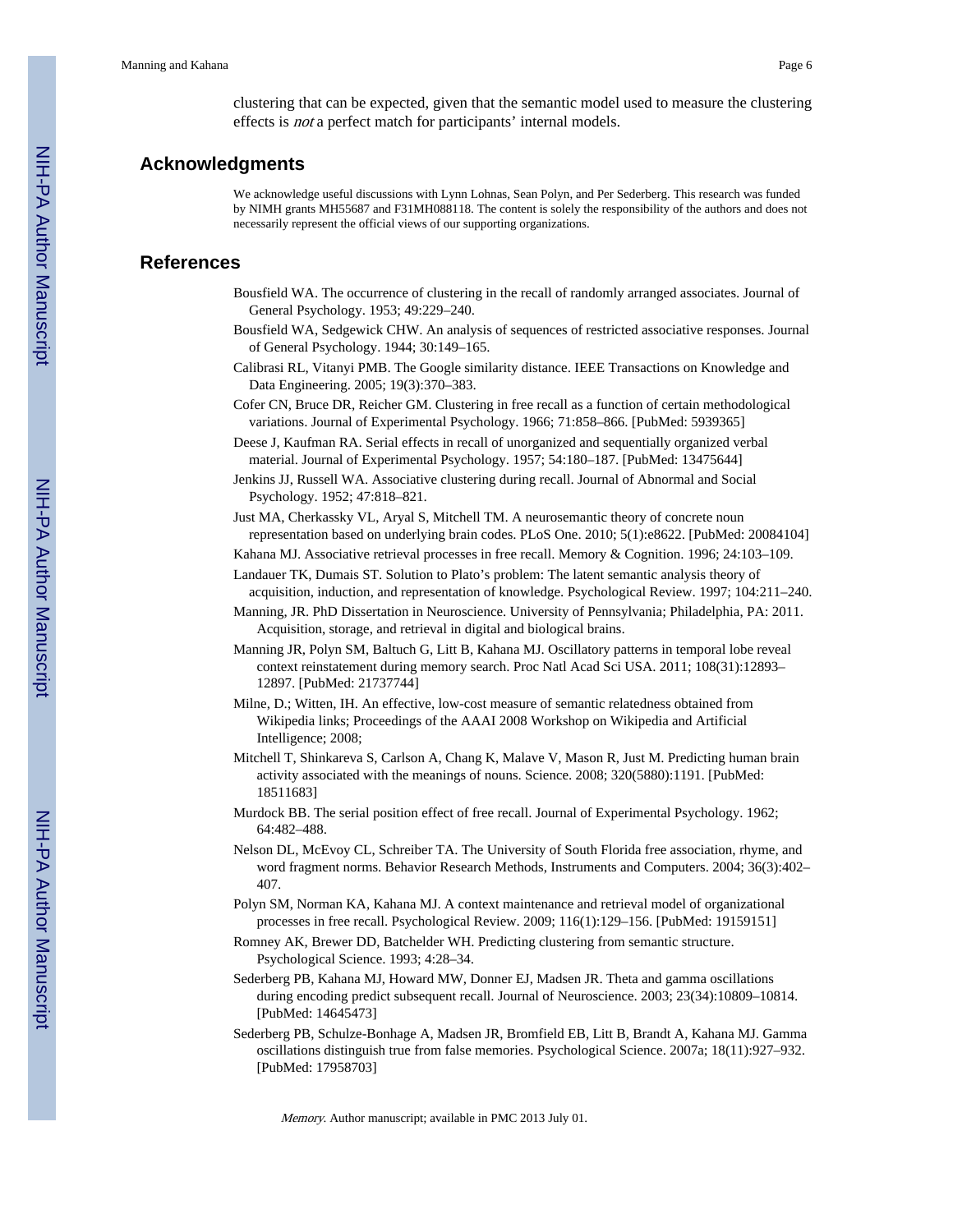- Sederberg PB, Schulze-Bonhage A, Madsen JR, Bromfield EB, McCarthy DC, Brandt A, Tully MS, Kahana MJ. Hippocampal and neocortical gamma oscillations predict memory formation in humans. Cerebral Cortex. 2007b; 17(5):1190–1196. [PubMed: 16831858]
- Shinkareva SV, Mason RA, Malave VL, Wang W, Mitchell TM, Just MA. Using fMRI brain activation to identify cognitive states associated with perception of tools and dwellings. PLoS One. 2008; e1394:1–9.
- Steyvers, M.; Shiffrin, RM.; Nelson, DL. Word association spaces for predicting semantic similarity effects in episodic memory. In: Healy, AF., editor. Cognitive Psychology and its Applications: Festschrift in Honor of Lyle Bourne, Walter Kintsch, and Thomas Landauer. American Psychological Association; Washington, DC: 2004.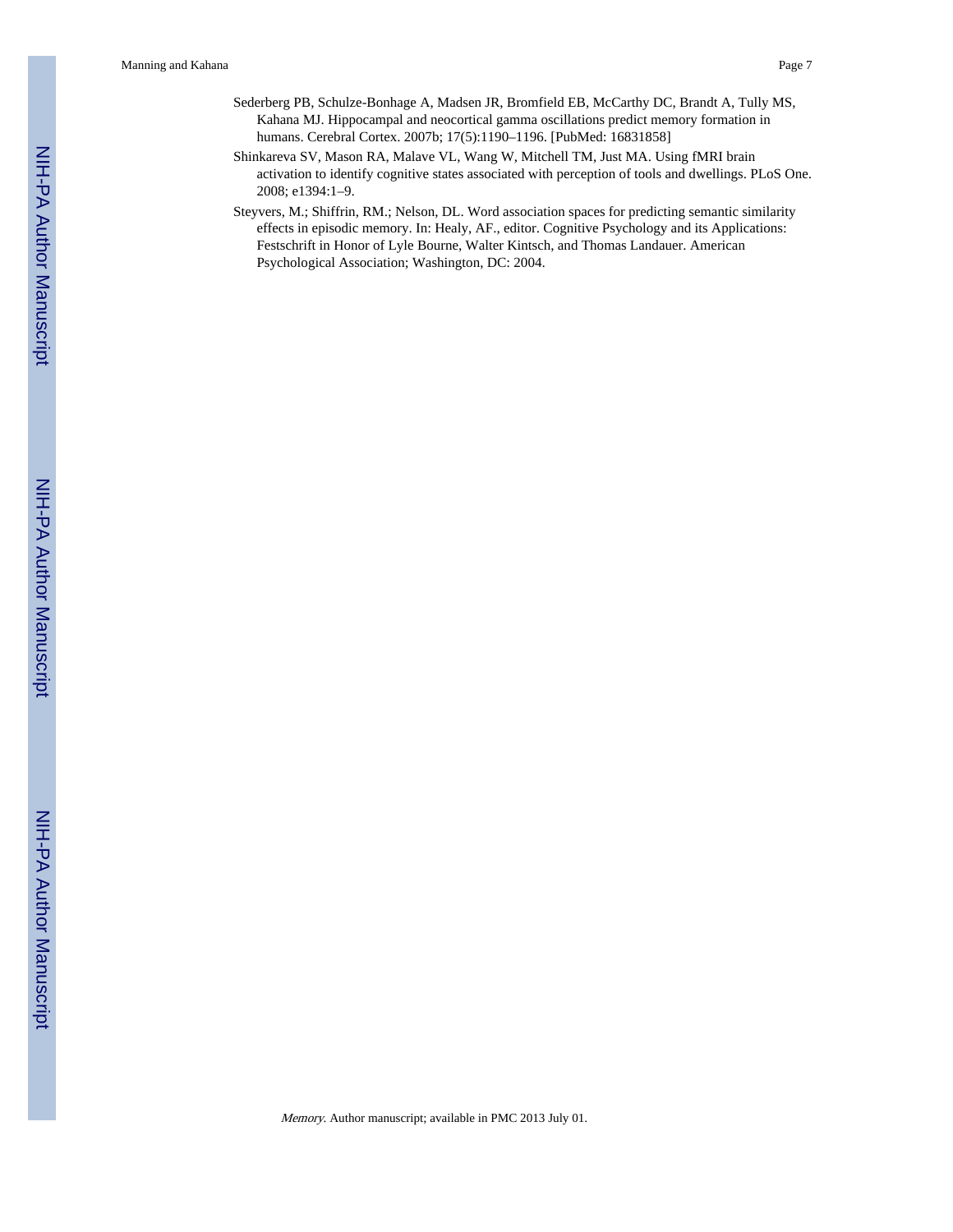Manning and Kahana Page 8



#### **Figure 1. A. -D.** *Two measures of semantic similarity*

**A.** Distribution of the pairwise LSA-derived semantic similarity values for the words shown in Table 1. **B.** Distribution of the pairwise WAS-derived semantic similarity values for the same words. **C.** The panel shows a scatterplot comparing the LSA- and WAS-derived similarity values. Each dot corresponds to a single comparison between two words. Pearson's correlation:  $r = 0.255$ ,  $p < 10^{-3}$ ; Spearman's correlation:  $\rho = 0.184$ ,  $p < 10^{-3}$ . **D.** This panel shows a binned variant of the scatterplot in panel C. We first divided the distributions of LSA-derived pairwise similarity values into 100 equally sized bins (the centers of the bins are plotted along the x-coordinate). The heights of each dot reflect the mean WAS-derived similarity values for the same pairs of words (error bars denote  $\pm$  SEM). The binning reveals an approximately monotonic relation between the two similarity measures. Binned Pearson's correlation:  $r = 0.875$ ,  $p < 10^{-3}$ ; Spearman's correlation:  $\rho =$ 0.954, p < 10−3 . **E., F.** *Semantic clustering simulations.* **E.** We generated 5-item recall sequences that maximized the WAS-derived semantic clustering score for 100,000 simulated participants presented with 50 15-item lists each (see text for details). The panel shows the proportion of simulated participants that yielded the mean LSA-derived semantic clustering scores shown along the x-axis. **F.** This panel is identical to panel E, but here we generated recall sequences that maximized the LSA-derived semantic clustering scores, and plot the distribution of observed mean WAS-derived clustering scores. The same 5,000,000 randomly chosen 15-item lists were used in both panels. The dotted gray lines indicate the means of each distribution.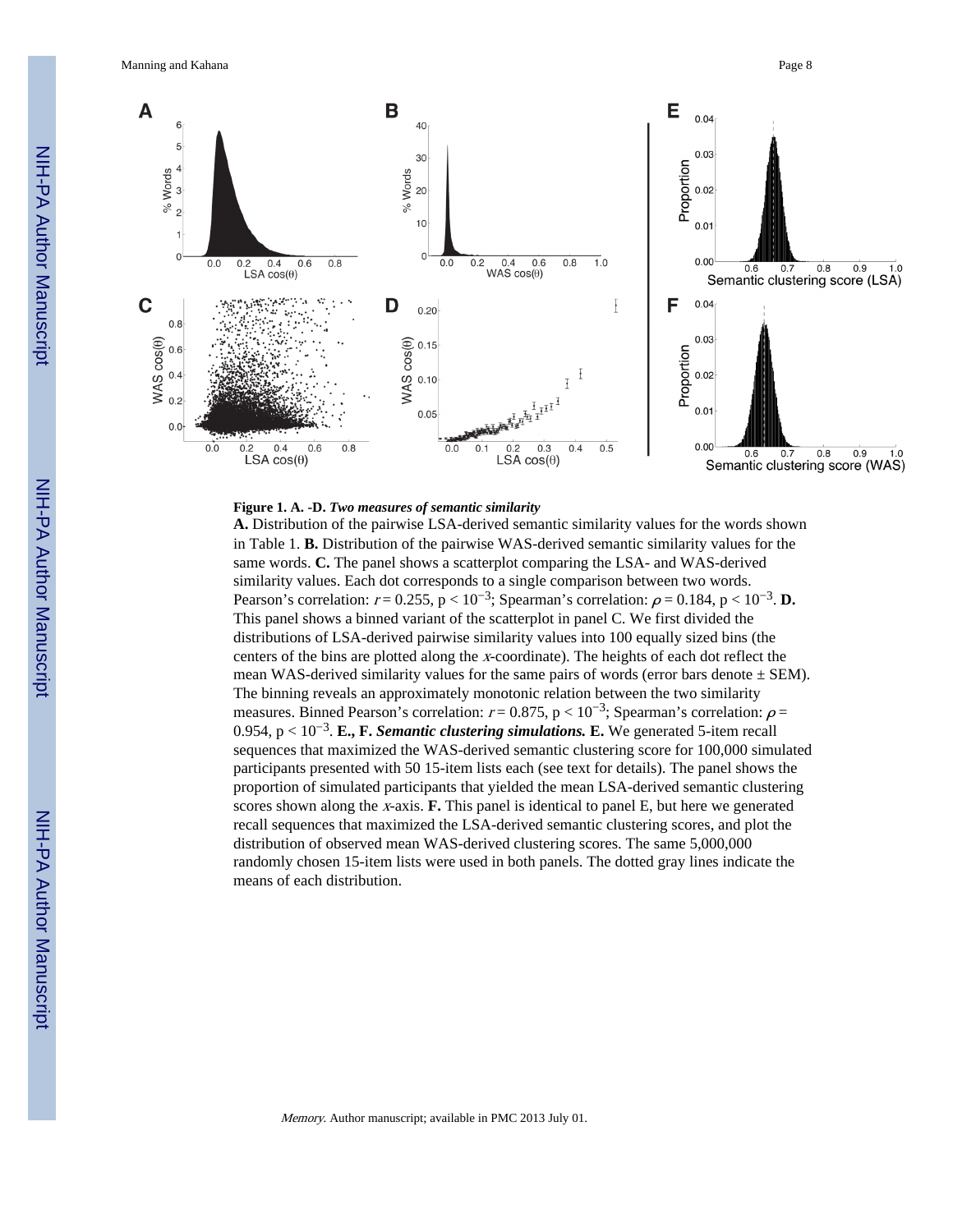NIH-PA Author Manuscript NIH-PA Author Manuscript **Table 1**

# Simulation word pool **Simulation word pool**

| <b>ANT</b>                       | CAR          | EGG          | HORSE                       | <b>PALM</b>  | SEED           | <b>STREET</b> |
|----------------------------------|--------------|--------------|-----------------------------|--------------|----------------|---------------|
| $\mathbf{A}\mathbf{P}\mathbf{E}$ | CARD         | $\rm{ELF}$   | $_{\rm HOSE}$               | <b>PANTS</b> | <b>SHARK</b>   | STRING        |
| <b>ARK</b>                       | CART         | FACE         | HOUSE                       | <b>PARK</b>  | <b>SHEEP</b>   | SUIT          |
| <b>ARM</b>                       | CASH         | FAN          | E                           | PASTE        | <b>SHEET</b>   | SUN           |
| <b>AXE</b>                       | CAT          | FARM         | NK                          | PEA          | <b>SHELL</b>   | <b>SWAMP</b>  |
| BADGE                            | CAVE         | FENCE        | <b>JAIL</b>                 | PEACH        | <b>CTEHRS</b>  | SWORD         |
| <b>BAG</b>                       | <b>CHAIR</b> | <b>NTIH</b>  | JAR                         | PEAR         | <b>SHIP</b>    | <b>TAIL</b>   |
| <b>BALL</b>                      | <b>CHALK</b> | <b>FISH</b>  | JEEP                        | PEARL        | <b>SHIRT</b>   | <b>TANK</b>   |
| <b>BAND</b>                      | CHEEK        | FLAG         | ET                          | PEN          | SHOE           | TAPE          |
| <b>BANK</b>                      | <b>CHIEF</b> | <b>FLAME</b> | <b>JUDGE</b>                | PET          | <b>SHRIMP</b>  | TEA           |
| <b>BARN</b>                      | <b>CHIN</b>  | FLEA         | <b>JUICE</b>                | PHONE        | SIGN           | TEETH         |
| BAT                              | <b>CLAY</b>  | <b>FLOOR</b> | KEY                         | E            | <b>SINK</b>    | TENT          |
| <b>BATH</b>                      | <b>CLIFF</b> | <b>FLUTE</b> | KING                        | PIG          | SKI            | THREAD        |
| <b>BEACH</b>                     | CLOCK        | FOAM         | KITE                        | ЫÄ           | <b>SKUNK</b>   | THUMB         |
| <b>BEAK</b>                      | CLOTH        | FOG          | LAKE                        | PIPE         | <b>SKY</b>     | Ë             |
| <b>BEAN</b>                      | CLOUD        | FOOD         | LAMB                        | $F_{\rm H}$  | <b>SLEEVE</b>  | TOAD          |
| <b>BEAR</b>                      | CLOWN        | FOOT         | LAMP                        | <b>PLANE</b> | <b>SLIME</b>   | TOAST         |
| BED                              | COAT         | <b>FORK</b>  | LAND                        | <b>PLANT</b> | <b>HSITR</b>   | TOE           |
| <b>BEE</b>                       | COIN         | FORT         | LAWN                        | <b>PLATE</b> | $\text{SMILE}$ | TOOL          |
| <b>BELL</b>                      | CONE         | FOX          | LEAF                        | POLE         | SMOKE          | <b>FOOTH</b>  |
| BENCH                            | CORD         | FROG         | EG                          | <b>EXOL</b>  | <b>SNAIL</b>   | TOY           |
| BIRD                             | <b>CORN</b>  | FRUIT        | 白                           | POOL         | <b>SNAKE</b>   | <b>TRAIN</b>  |
| <b>BLOOM</b>                     | COUCH        | <b>FUDGE</b> | LOCK                        | PRINCE       | <b>SNOW</b>    | TRASH         |
| <b>BLUSH</b>                     | COW          | FUR          | <b>MAIL</b>                 | PURSE        | SOAP           | TRAY          |
| BOARD                            | CRANE        | GATE         | MAP                         | QUEEN        | <b>SOCK</b>    | TREE          |
| <b>BOAT</b>                      | CROW         | GEESE        | $\ensuremath{\mathsf{MAT}}$ | <b>RAIN</b>  | SOUP           | <b>IRUCK</b>  |
| <b>BOMB</b>                      | CROWN        | GRL          | MAZE                        | RAKE         | <b>SPARK</b>   | VAN           |
| <b>BOOK</b>                      | CUBE         | <b>GLASS</b> | <b>MILK</b>                 | RAT          | <b>SPEAR</b>   | VASE          |

Memory. Author manuscript; available in PMC 2013 July 01.